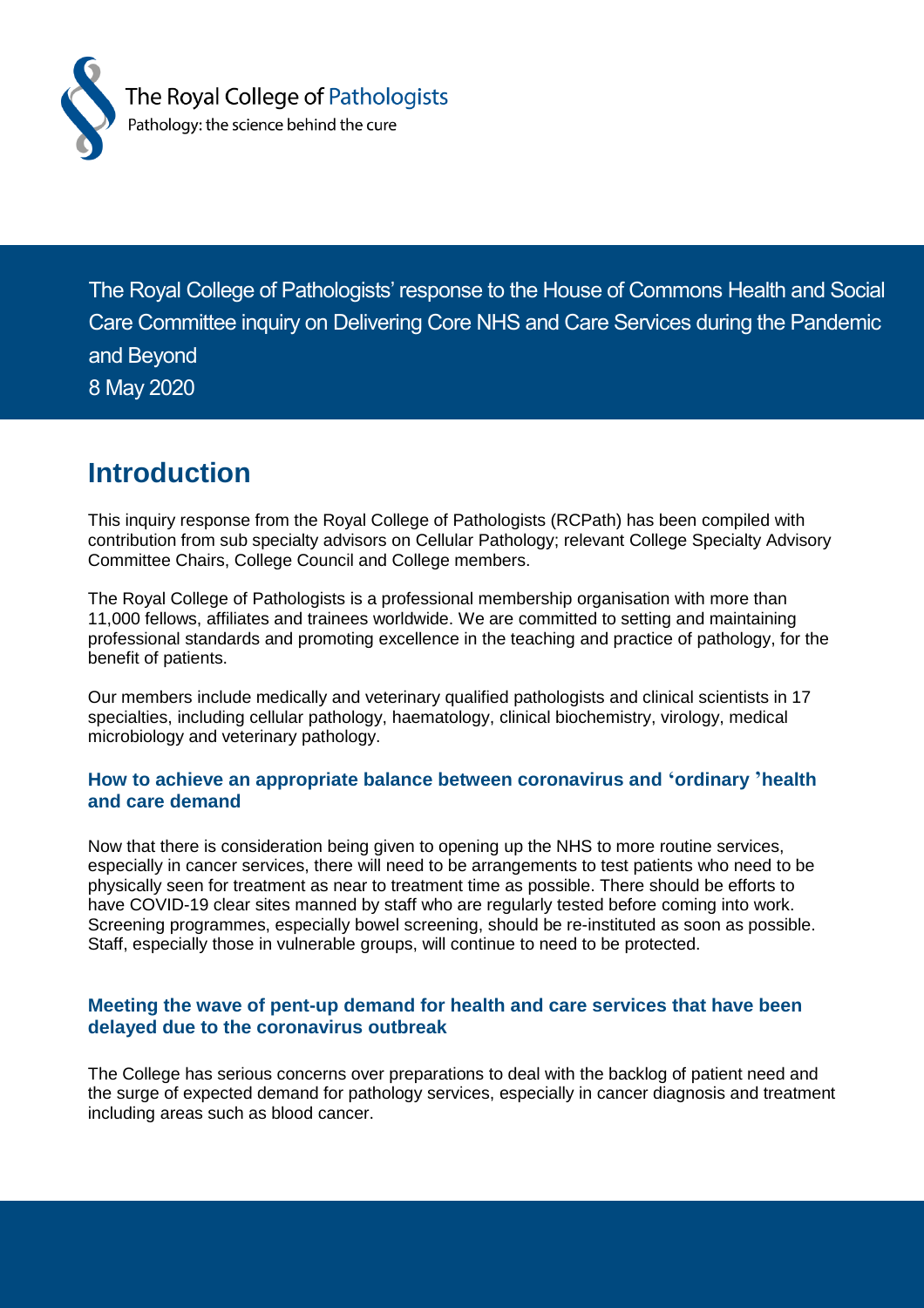There are huge concerns about going back to even greater backlogs for cancer care, and seeing patients wait and wait for their diagnosis. No pathologists want to see this.

Our transfusion medicine colleagues have concerns over the ability to respond to the increasing blood requirements when 'normal 'or near-normal service resumes. The blood services will need to be kept informed of plans at a local and national level to reinstitute elective surgery in order that blood collection can be adjusted accordingly. Increasing chemotherapy is also likely to increase demand for blood. This is going to be on a back drop of a potentially reduced donor base due to ongoing COVID-19 infection/ social distancing requirements. The blood services will be continuing to collect and issue convalescent plasma for use in clinical trials alongside this.

We have a very narrow window of opportunity to make changes to our technological infrastructure to help reduce delays during the period of active epidemic and provide a more efficient system for the future.

## **Workforce concerns**

The College workforce census, *Meeting [pathology](https://www.rcpath.org/uploads/assets/uploaded/aff26c51-8b62-463f-98625b1d3f6174b6.pdf) demand*, showed that only 3% of NHS histopathology departments have enough staff to meet clinical demand. We have only three quarters of the staff we need to run at levels of activity seen in 2019, and demand is rising all the time.

There are concerns for histopathology nationally with regard to staffing and lack of budget to run labs optimally. Institutions have seen an additional impact of the pandemic as pathology staff are self-isolating or ill; being diverted to other activities such as running the increased mortuary service, and some biomedical staff have been redeployed to mortuary and microbiology labs. Therefore capacity to respond to even normal levels of NHS cancer activity is further reduced, and any "surge" in cancer services will be difficult to cope with.

Pathology demand depends on samples sent by clinicians and as such directly reflects the need and throughput of clinical medicine. This has dramatically changed during the COVID-19 pandemic, and as such many cellular pathologists have been able to use the reduced histopathology and cytopathology throughput to ensure any historic backlogs are reduced, or totally eliminated. As such most, if not all, departments are likely to be able to recommence post COVID-19 with zero backlogs. It has also allowed cellular pathology staff and departments, where workloads and staffing levels have allowed, to catch up on areas such as audit, Quality Assurance, Standard Operating Procedures and Continuing Professional Development. This drop of up to 30% of activity has returned us to sustainable working levels in staffing.

Cellular pathology departments would expect the current low levels of throughput to rise back to pre-COVID-19 levels once the pandemic restrictions are eased. This will include material (both histology and cytology) from cancer screening and treatment, as well as routine clinical practice such as endoscopies, elective non-urgent surgery, and GP derived minor surgery. It is predicted that cancer related material will start first, and if other areas of work are not recommenced at the same level initially, that cellular pathology departments would be able to cope and deliver good turnaround times. If all services commence at the same time, cellular pathology services, given that all reporting currently relies on human interpretation, will be swamped very quickly. Good clear liaison and communication between national decisions, clinical teams and pathology for plans on

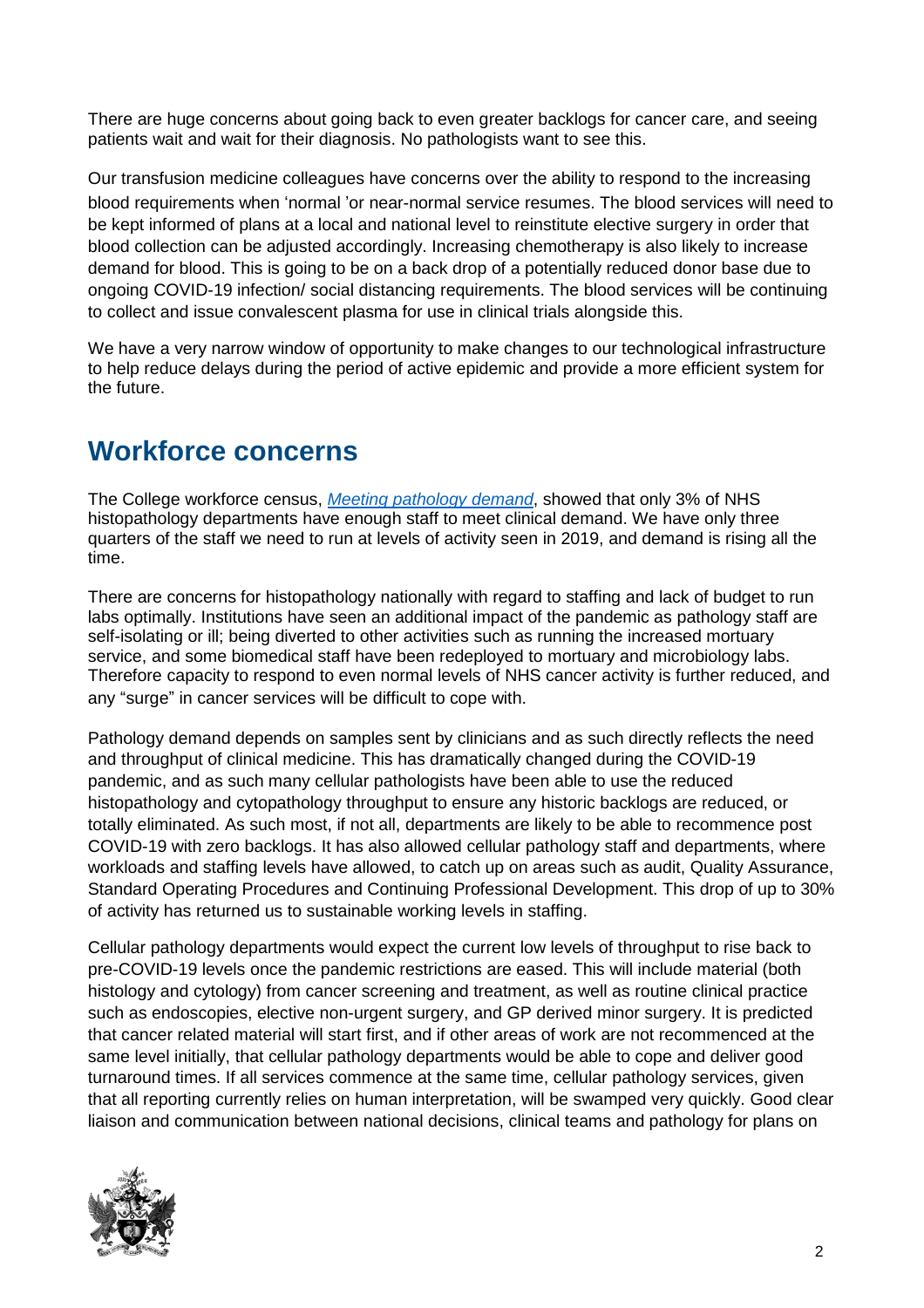recommencement of work is vital to ensure good marrying up of resources. But there will remain a fundamental mismatch between workload and the people to do the work.

Given changes in the use of clinical pathways during COVID-19, it may be that some clinical pathways will alter long-term and this may have a direct impact on cellular pathology requirements, but we anticipate the fundamentals of molecular, cell and tissue diagnosis to remain key for the foreseeable future. Pathologists will work with our other clinical users and professional groups to establish what these new pathways are and look at the impact.

## **Investment in infrastructure**

Urgent changes are needed to support our return to core services. Rapid replacement of at risk outdated and at risk laboratory information management systems (LIMS - lab computers that handle all the results) is key to de-risking future function, and roll out of digital pathology is urgent.

As an exemplar of huge change at scale during the period of the epidemic, our laboratories, working with NHS Digital and NPex, have rolled out data connectivity between the vast majority of our laboratories to allow reporting and transfer of results for COVID-19 testing, a rapid and transformational change for the future, and one with much wider capabilities in allowing network working.

Rapid IT infrastructure transformation, hardware (to replace the nearly 30% of LIMS) that are virtually obsolete), connectivity to link systems, and, for histopathology and haematology, digital imaging will be key to making services more stable and efficient. There have been some good examples of single LIMS roll outs in Wales that have made patients' test results more accessible, and able to be reported across the country. Similarly, some regions have good systems that link many hospitals and indeed some acute and primary care systems. These models need to be widely adopted. LIMS are vital to effectively manage samples, and associated data and automate workflows.

Historically there has very poor investment in pathology IT systems, leading to most laboratories using very old systems on limited resources, often run by part time lab staff rather than informatics specialists. The companies who make these systems struggle to innovate, as they don't have resources to invest in improving systems and are locked into a business model of collecting recurring license fees for out of date systems.

Large scale failure of obsolete LIMS has happened recently, and had major incident level impact on clinical services. This must be prevented by rapid replacement.

# **Digital pathology**

Digital pathology (whole slide imaging) is a technology that allows glass histopathology slides to be reviewed digitally on a computer screen, rather than with a microscope. As a result, it is a technology that can transform pathology services in the NHS and beyond.

Digital pathology is an enabling technology that allows cellular pathology laboratories to share work digitally, instead of a microscope and glass slides. The technology is relatively new and rolled out in a relative minority of labs<sup>1</sup> and very few are using it for substantial amounts of diagnostic work.

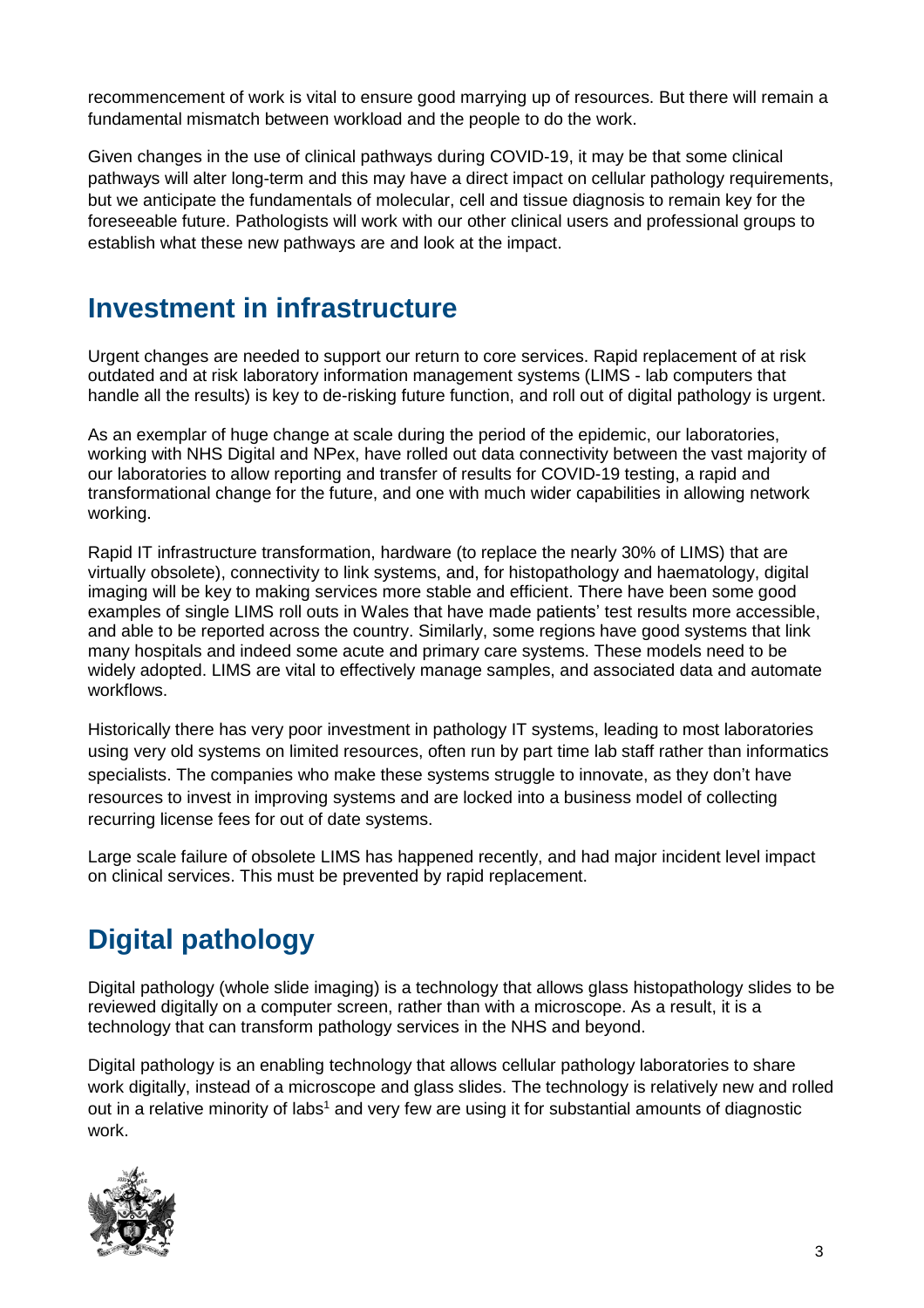It also facilitates remote working in several ways which are useful during the pandemic - home reporting, avoiding the need to be physically in the same space as a colleague giving a second opinion, and facilitating trainee pathologists in learning.

We expect that the uptake of this technology will be accelerated by the pandemic, as for example video conferencing has been.

If we invest further in digital pathology it would help with delivery of cellular pathology services by (a) making it easier to refer cases to specialist centres (b) making it possible for labs to make use of other pathologists to deliver the service (e.g. home workers, recently retired colleagues, outsourcing to other pathologists) and (c) working more flexibly (e.g. avoiding the need to commute at normal office hours into a crowded lab).

Any investment in informatics to help pathology must be long term and well spent. Implementing these systems requires significant laboratory and medical transformation. While a single scanner can be installed and connected in a matter of months, providing some short term benefit, most labs find that substantial digitisation projects require 2-3 years including the planning and workflow changes necessary to make a successful full digital transformation.

For any informatics investments it will be better and more cost effective to have single national systems, or co-ordinated standards based federated systems, rather than multiple small systems.

Any investment should also build on the initial investment of the NHS to develop centres of excellence in digital pathology nationally<sup>2</sup>. These centres can help with any further expansion of the technology across the NHS, by sharing knowledge and standards.

#### Recommendations

1. Urgent digital pathology transformation - we propose as a bare minimum one high capacity scanner in all cellular pathology labs in the country, linked in a national system to provide flexibility - estimated basic cost £70m.

2. A national digital pathology system, to go fully digital and have an image network, propelling the UK to the forefront of this new technology. This is our preferred option, since it brings us to where we need to be nationally and allows maximal efficiency in the times of workforce constraint. This will have a cost of approximately £400m.

3. Investment to research and innovate on safety of AI and utilisation across the UK, so that there is equivalent evidence to that seen in radiology - 5-7 year program of research, approximately £10- 15m.

#### **Meeting the needs of rapidly discharged hospital patients with a higher level of complexity**

Discharged hospitalised patients with complex needs need to be included in the shielded group of patients, with both patients and their families understanding the full extent as to what is required. If outside care from district nurses, physios etc is required then their COVID-19 status must be regularly assessed.

Transfusion medicine members recommend that home blood transfusion should be considered and supported. Access to home blood testing has been the biggest problem for shielding patients.

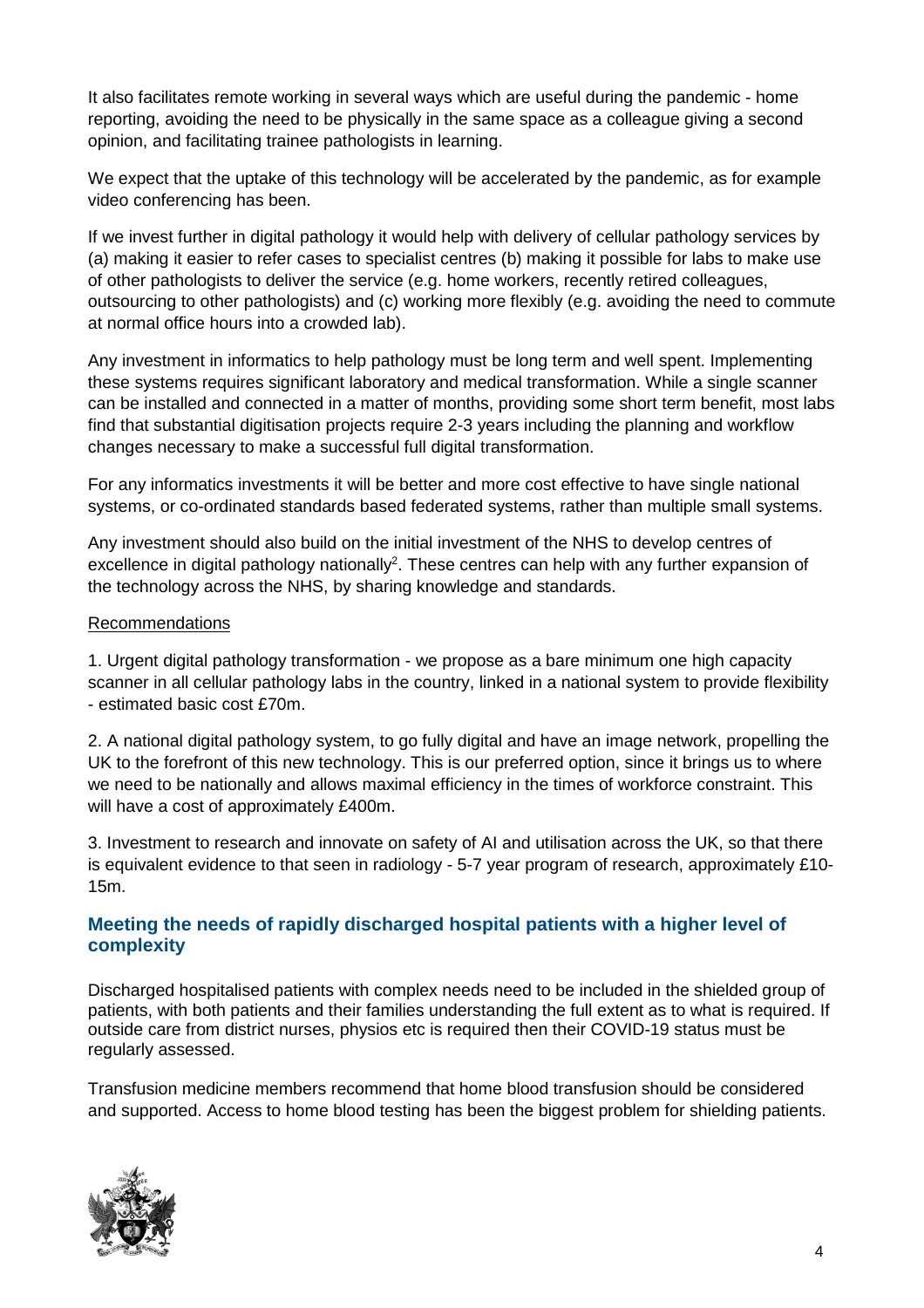Our immunology colleagues recommend home care support which can be delivered safely during a pandemic, with appropriate infection control and PPE measures for patients and staff.

#### **Providing healthcare to vulnerable groups who are shielding**

Transfusion medicine members predict that they may be asked to provide blood for transfusion to clinical areas that they have not supplied before in order to help manage vulnerable patients safely. This may have training implications for staff performing these transfusions as well as implications for laboratories designing new services. The importance of transfusion safety will remain paramount.

Sickle cell patients need a dedicated area close to a car park, minimal distance to 'safe area', dedicated staff with appropriate PPE, same day bloods so that they can make one visit, with appropriate funding for this and medication delivered.

#### **Supporting mass testing and vaccination**

The availability of reliable antibody tests will be rolled out, and questions will remain to be answered about the nature and duration of the antibody response. Similarly, any vaccine will have to demonstrate effectivement. Plans should be made now on the assumption that a useful vaccine will become available, so that production facilities and a rationale roll-out programme are planned. As antibody tests become available, a decision will need to be made as to whether natural immunity is as "useful" to that obtained through vaccination, so that those who are already immune are not offered and do not receive vaccination. Since shielded/vulnerable patients should be least likely (in principle) to have had COVID-19, consideration should be given to these groups receiving vaccination early on.

Our immunology colleagues recommend that simple finger spot blood sampling or swab sampling that can be returned by post for laboratory analysis in a properly quality controlled environment with the necessary expertise. This should be the local pathology laboratory for reasons of convenience, robust decentralised distribution of supply, scalability and flexibility (demand will rise and fall) and to utilise existing capacity, equipment and expertise, rather than re-creating it elsewhere at extra expense.

Our medical microbiology and medical virology members tell us (refers to PCR testing on nasal and throat swabs) that mass testing only makes sense in the context of efforts to eradicate COVID-19 infection. Effective vaccination will support this but there is no guarantee that an effective vaccine can be produced. However, mass testing could be leveraged to support eradication through identification of infection hotspots and implementation of control measures such as mandated quarantine. Existing NHS microbiology laboratories could support such mass testing. Use of these current local facilities would reduce the risks of fragmentation and overlap that are likely to follow from sending specimens to remote laboratories.

#### **How to ensure that positive changes that have taken place in health and social care as a result of the pandemic are not lost as services normalise.**

More advanced innovation and approaches to "telemedicine" in all its new variations must not be lost as we emerge from the pandemic, e.g. with reduced face-to-face consultations where these are not really required.

The major changes that have occurred in health care during the pandemic are at the level of management and finance. Decisions have been taken locally, at ad hoc committees established to

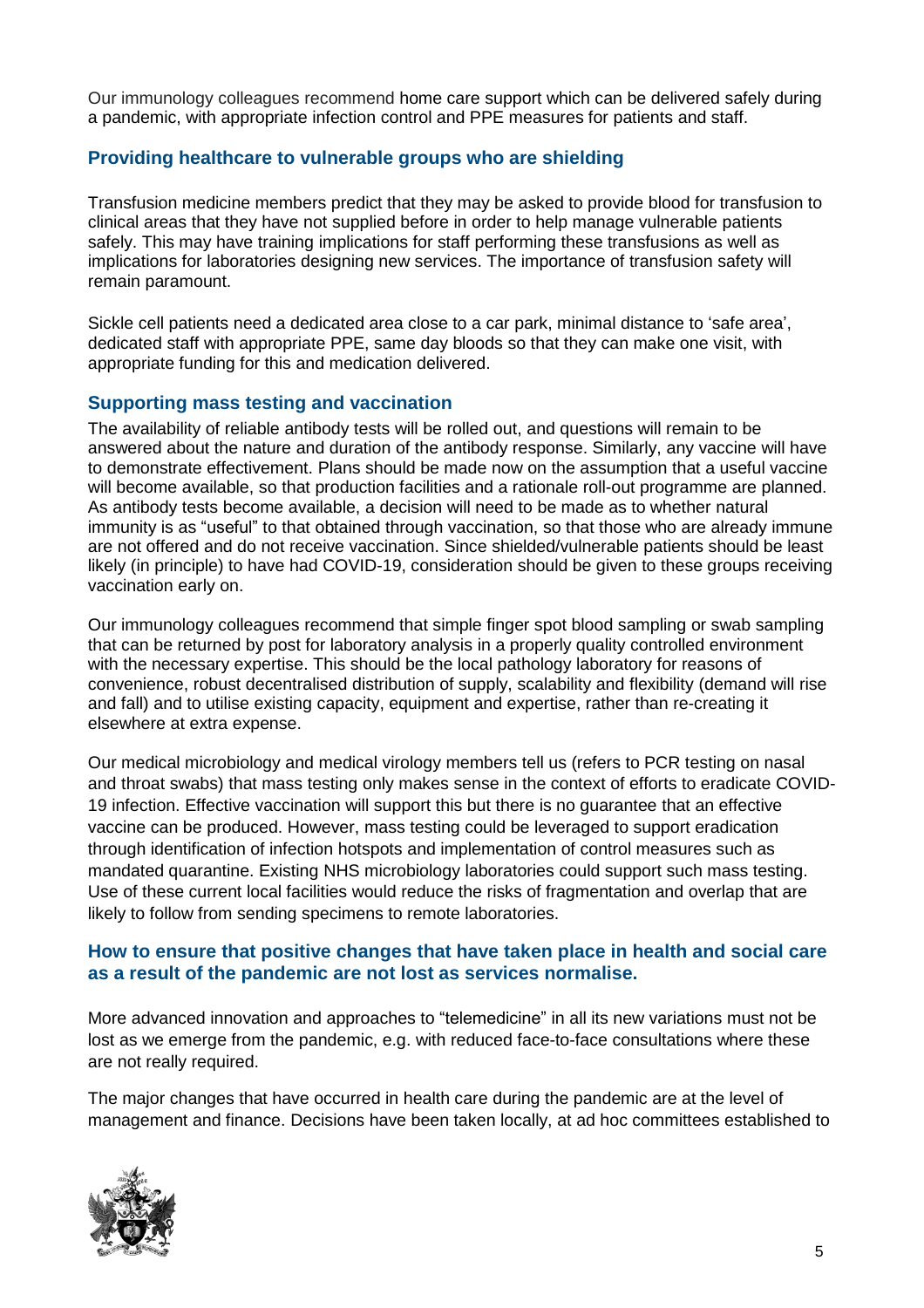deal with specific questions, and actions implemented quickly. While this appears to have been effective, the loss of oversight, governance and connected thinking is a risk. The ability to spend money quickly has been very welcome. To a large extent, this expenditure highlights long-standing deficiencies in estate, equipment and staffing that should have been addressed years ago.

#### **Our members tell us:**

'Histopathologists have serious concerns regarding the tsunami of work that is heading our way as the NHS and private hospitals try to strike a balance between caring for COVID-19 patients and providing safe and timely health care for those with other conditions.

With shortages of histopathologists already recognised prior to the pandemic, with many departments running significant backlogs and using outsourcing companies, this time where there has been a significant down turn in reporting has been used to catch up and clear the back log. However, when activity picks up and there is a rush from the clinical side to catch up on delayed activity and cope with the number of new cancer patients, many of which have delayed presentation due to COVID-19, we will very rapidly be in an even worse situation.

This will be especially so in cancer related work. In dermatopathology, our work has virtually ground to a halt as possible cancer patients have had many reviews and surgeries delayed and in addition the patients have not been presenting to GPs or hospitals.

This is going to result in a huge and ever increasing wave of activity. Histopathology is the gold standard for diagnosis in the vast majority of cases. Trusts need to be able to support pathologists in flexible working by enhancing technologies to enable working from home (some of which has been achieved during this crisis).

Going forward there are going to be huge pressures on pathology departments with cancer targets being affected as well as the quality of reporting. We need to support departments financially and in other ways so that staff levels and histopathology activities can meet the increased demand.'

Our immunology members recommend:

- Focus on the time-sensitive and urgent activities that cannot wait first.
- Patience is required, it will be extremely destructive to morale to take an exhausted workforce and impose an unrealistic target-driven culture.
- Remote working is less efficient on many ways than face-to-face consultation, and not always satisfactory and may impair capacity to get back to previous operational efficiency.
- Develop better systems for necessary physical access for those who need it, while reducing risk to staff and patients.
- Develop drive through and home testing phlebotomy with microtubes/blood spots and or nearpatient testing.
- Ensure we are ready to adapt rapidly to future pandemic threats or future waves of COVID-19.

Transfusion medicine colleagues tell us that meeting demand for stem cell collections which have been postponed due to the pandemic and supplying blood to support patients who undergo stem cell transplants, when it is safe to do so, will be challenging.

Our transfusion medicine colleagues recommend:

 Planning to provide blood components to patients on the same day of the cross-match sample in day care setting.

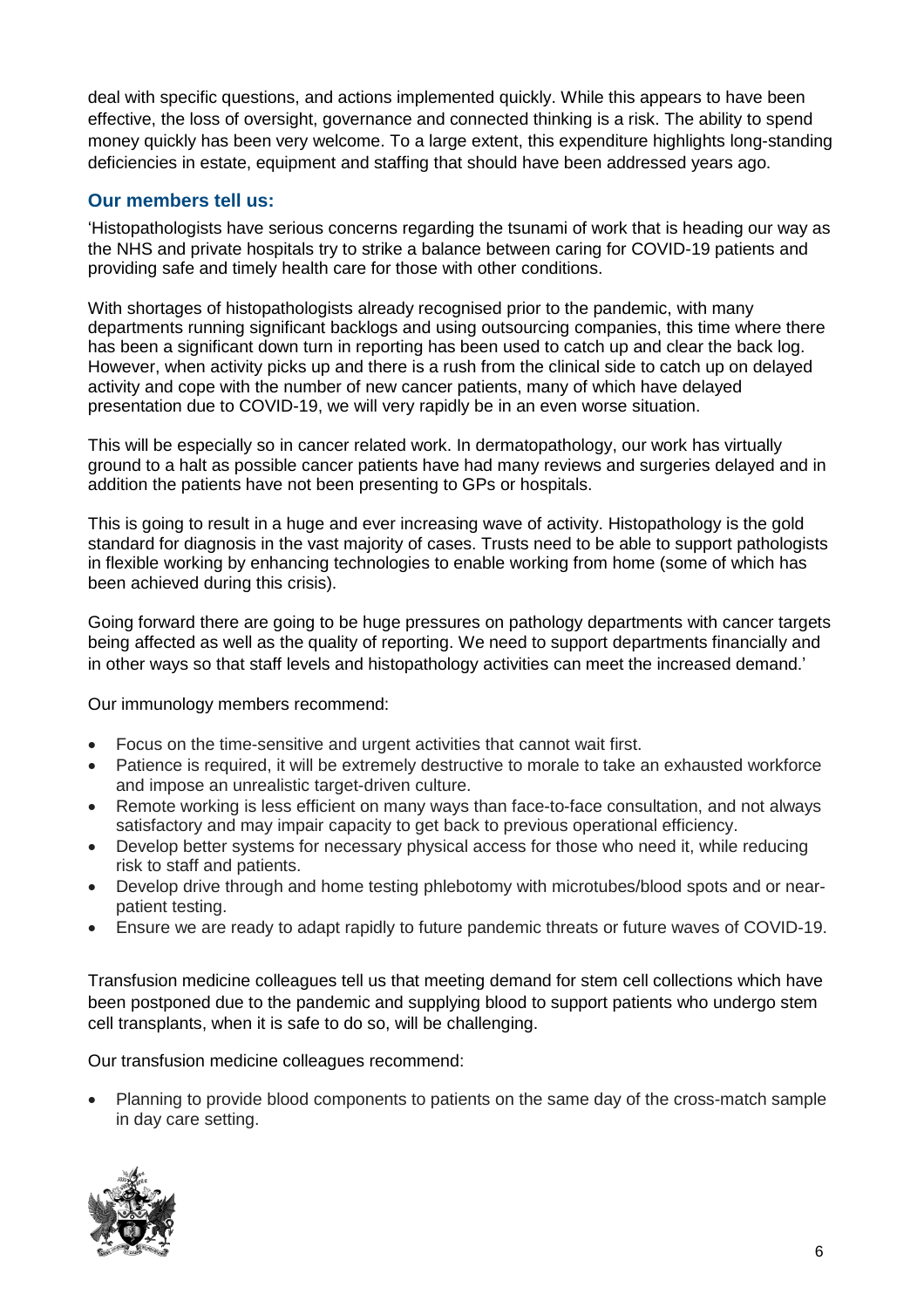- Extending hours of day units/opening up some services over weekends, using other available spaces within hospitals, financial incentives for staff for additional work.
- A blended approach of telephone consultations/virtual clinics and face to face consultations will help manage number of patients but criteria for these will need to be made by individual. Consultants based on patient need.
- Using clean sections of NHS Nightingale hospitals for non-COVID-19 step down care such as social care, physio and rehabilitation, venesections, other nurse led services.

Paediatric and perinatal pathology members tell us:

'Paediatric and perinatal pathology staffing across the country is still a major issue, although there is regional variation – even before COVID-19 – which this is likely to have impacted on further.

If hospitals start to do more cases with mechanisms such as working list weekend working for the surgeons, endoscopists, etc, this will create a backlog on an already stretched service that potentially still has people absent (from all the aspects of the service) due to COVID-19. This will inevitably increase turnaround times, not just for surgical specimens but also for perinatal cases as the same pathologists are usually doing both types of cases.'

Our medical microbiology and medical virology members tell us:

The restoration of healthcare services will need to be balanced by the risks of hospital –acquired COVID-19 infection. Patients receiving healthcare are often especially vulnerable to harm caused by hospital-acquired infection and it is likely that COVID-19 infection will also cause more severe illness if it is caught during recovery from surgery. Controlling this risk is going to be a major challenge. If hospitals had a plentiful number of single rooms, this would not be so difficult. However, the vast majority of hospitals in England do not have near enough the number of single rooms required to isolate patients at the best of times. After the peak of the pandemic, when COVID-19 infection is still likely to be a concern, there will be extra pressure on the need for single rooms, not only to isolate patients with confirmed infection but also to hold patients while screening for COVID-19 is underway. The availability of a rapid (one hour or less turnaround) test that reliably distinguishes between COVID-19 positive and negative patient will be essential to maintaining separation of infected from non-infected patients and reconciling the need to restore ordinary healthcare while preventing hospital-acquired COVID-19 infection.

### **References**

1. [https://jcp.bmj.com/content/71/5/463](https://protect-eu.mimecast.com/s/8S5rC4QolIEjq9iOwPG3?domain=jcp.bmj.com)

2. [https://www.gov.uk/government/news/artificial-intelligence-to-help-save-lives-at-five-new](https://protect-eu.mimecast.com/s/Z4_0C5QpmI3n2ptOsJ9t?domain=gov.uk)[technology-centres](https://protect-eu.mimecast.com/s/Z4_0C5QpmI3n2ptOsJ9t?domain=gov.uk)

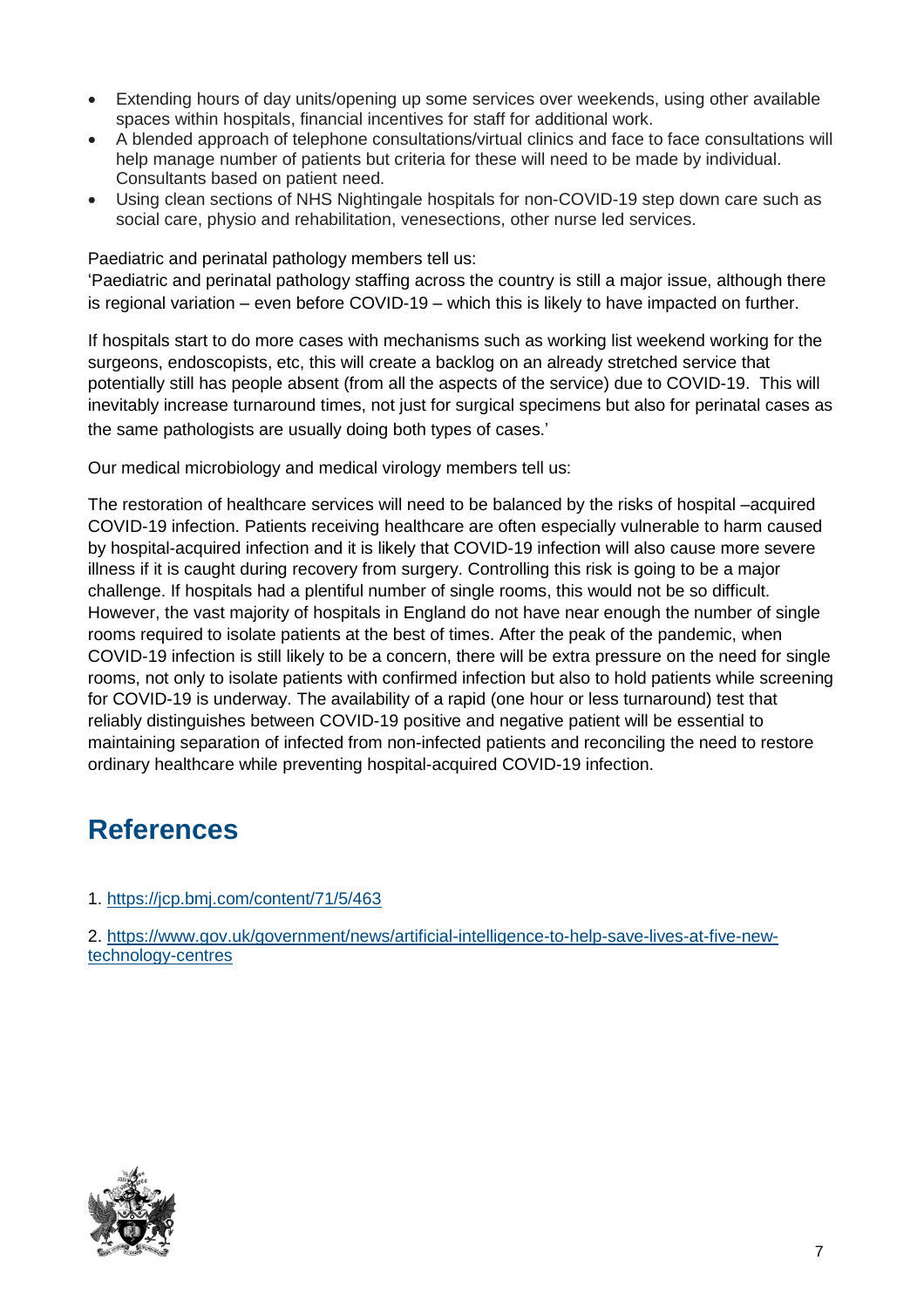# **Contact details**

This briefing was authored by Janine Aldridge, Public Affairs Officer.

E: [janine.aldridge@rcpath.org](mailto:janine.aldridge@rcpath.org)

T: 020 7451 6769

## **About the Royal College of Pathologists**

The Royal College of Pathologists is a professional membership organisation with more than 11,000 fellows, affiliates and trainees, of which 23% are based outside of the UK. We are committed to setting and maintaining professional standards and promoting excellence in the teaching and practice of pathology, for the benefit of patients.

Our members include medically and veterinary qualified pathologists and clinical scientists in 17 different specialties, including cellular pathology, haematology, clinical biochemistry, medical microbiology and veterinary pathology.

The College works with pathologists at every stage of their career. We set curricula, organise training and run exams, publish clinical guidelines and best practice recommendations and provide continuing professional development. We engage

a wide range of stakeholders to improve awareness and understanding of pathology and the vital role it plays in everybody's healthcare. Working with members, we run programmes to inspire the next generation to study science and join the profession.